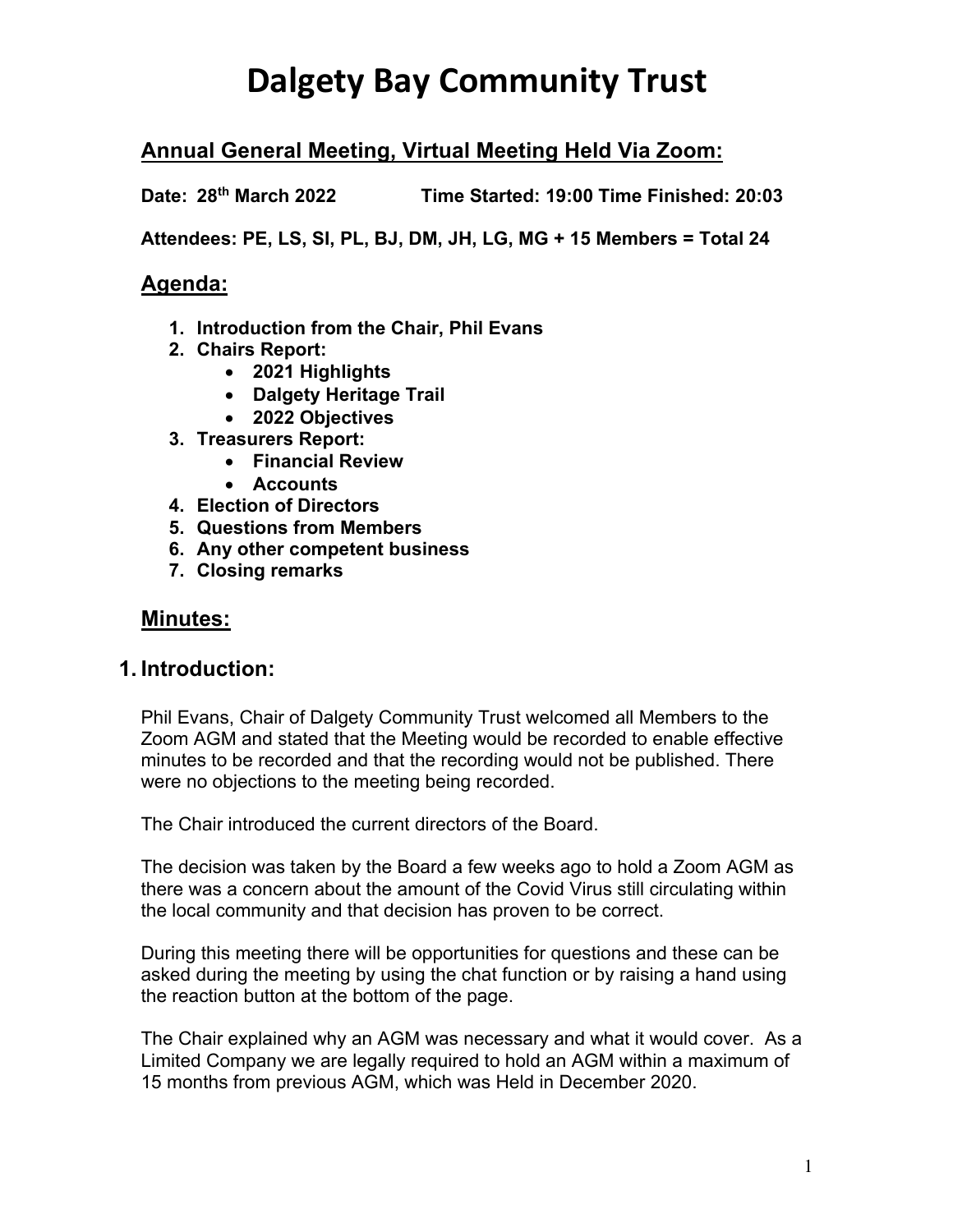The AGM is a chance to report back to our Membership, our activities, financial accounts, elect Board Members and an opportunity for members to challenge the Board on issues that may have arisen.

The Chair noted that during the AGM motions for members to vote on would be proposed, these were:

- 1. to adopt the Accounts,
- 2. To adopt the Annual Report
- 3. Elect or Re-elect Board Members.

The polls would be carried out in real time and would appear on members screens which will require a yes or no. For those who had a  $2<sup>nd</sup>$  Member beside them, a request was made for their vote to be cast using the Chat function at the bottom of the page, to register their vote of which, the Secretary will manually add to the voting results. These polls will give us an instant result.

The Articles of Association of the Trust require that a  $1/3<sup>rd</sup>$  of the Directors to the nearest round number must resign/retire their positions at each AGM, this equates to 3 Board Members at this AGM, who can, if they wish, apply to be reelected. On the Board the Secretary, Lesley Sinclair, is a Co- opted Board Member and as such must resign each year with re-appointment at the gift of the remaining Board Members.

The Chair noted that there are no special resolutions to be voted on tonight. All the resolutions were 'ordinary' resolutions and require a simple majority of votes cast to be passed.

The Agenda was outlined to the Members present.

No nominations for new Board Members had been received and therefore only the re-election for those that have retired from the Board would be considered.

The Chair noted that in order for there to be competent votes on matters of business, there must be a Quorum present. A quorum is 20 members in attendance. At this point the Secretary confirmed there were 21 members present so the meeting could proceed.

The Chair took the time to reiterate the Aims of the Trust:

- Volunteer Organisation, no one receives renumeration for the role that they undertake
- Volunteer led
- Champion volunteering with other local groups
- Meet our day to day running costs from our own fundraising efforts
- Not for profit business, any surplus will go into improving our community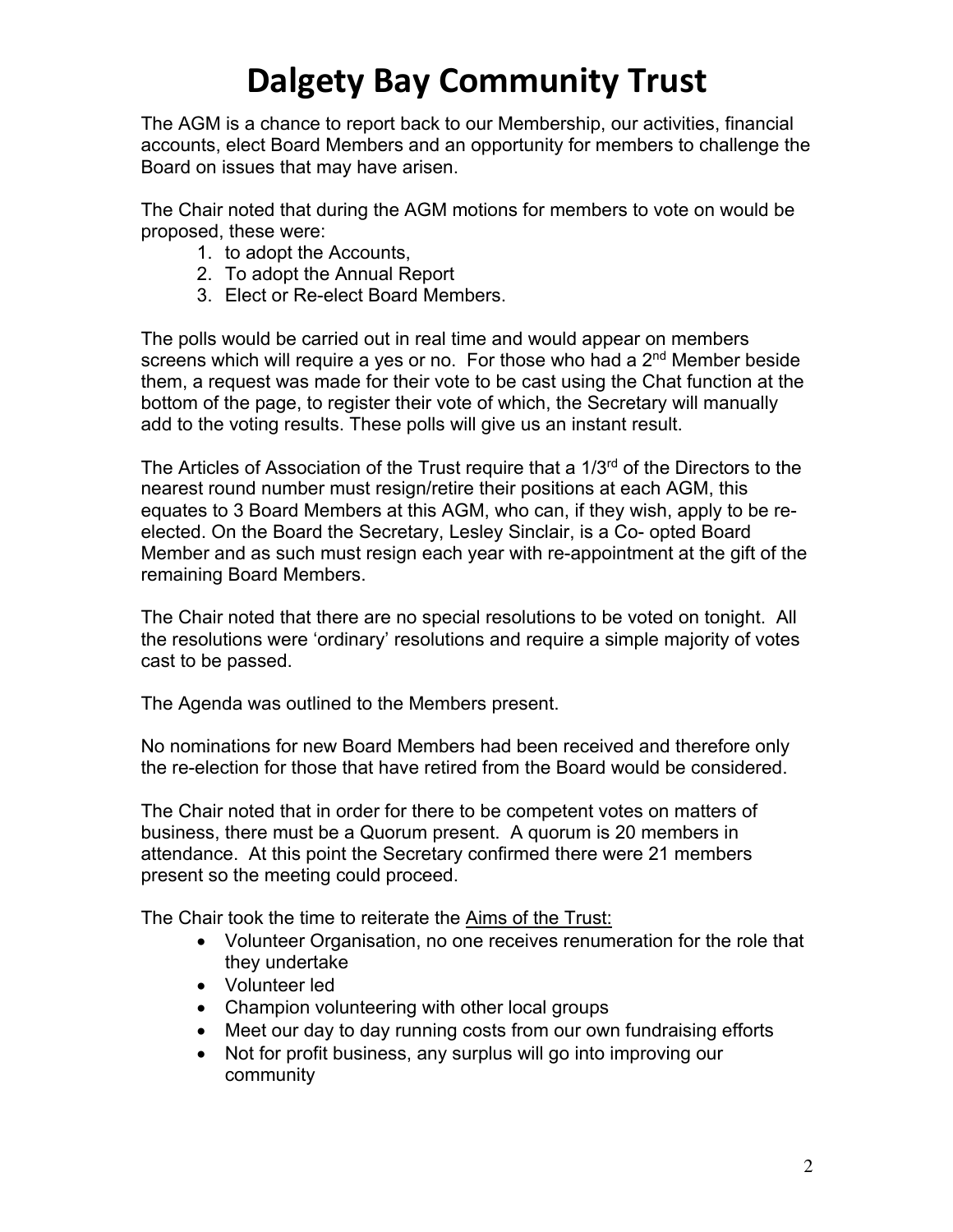- Focus is on building a new Civic Square on the Land between Louie Browns and the Parish Church
- Working with a group of young people to build a Pump Cycle Track
- Our big ambition is to build a new Community Hub to replace the existing Community Centre
- To bring to life the Local Heritage that Dalgety Bay and surrounding areas has, much of our history is buried underground and therefore unseen. Brian and his team are bringing this to life

## **2. Chairs Report:**

## **Highlights from 2021**

- Secured £25,000 from Muirdean Environmental Trust, taken total reserves to £40,000. This a tremendous success considering that many funders have moved their funds to Covid recovery. However, it would appear now that some of the big funders are starting to move back into day-to-day funding. Raising funds is still a challenge and the Board are fully focused on raising funds for our major projects.
- Recently come to an agreement to work with Fife Council on the feasibility for a new Community Hub in Dalgety Bay, which has been fully supported by the 4 Ward Councillors. Previously Fife Council did not see the need for a facility in Dalgety Bay. Fife Council will now support the Trust in developing plans and developing the case for a new Hub and providing help in obtaining grants not only from Fife Council but also external sources. A key aim is to position a new community hub in the capital works programme for Fife Council in 2023
- Pump Track Project, community group of young people needed a legal umbrella to get them going and keep them on track, the Trust has given them some funding to start the project off. Have recently obtained some funding from Fife council to enable the group to host an event at the Gala in June for people to try and experience a pump track.
- The Chair gave a special mention for the Dalgety Bay Community Woodlands Group, who are a charitable group, that look after the 3 community woodlands in Dalgety Bay. Those being Crow Wood, Bathing House Wood and Hopeward Wood. These woods are owned by the community, the current owners being the Community Council and these are to be transferred to the Community Trust along with the Town Centre Land (land between Louie Browns and the Parish Church).
- Dalgety Heritage Trail is going very well and it is our intention to have Heritage centre in the Community Hub where we can display heritage artefacts and our history. We are now in a position where we are being trusted with people's lifelong collections of photographs.
- Progress with Membership which currently stands at 191.
- The Trust had led or participated in several positive Community events held throughout the year
	- o Photo competition for Calendar and sold almost 200 copies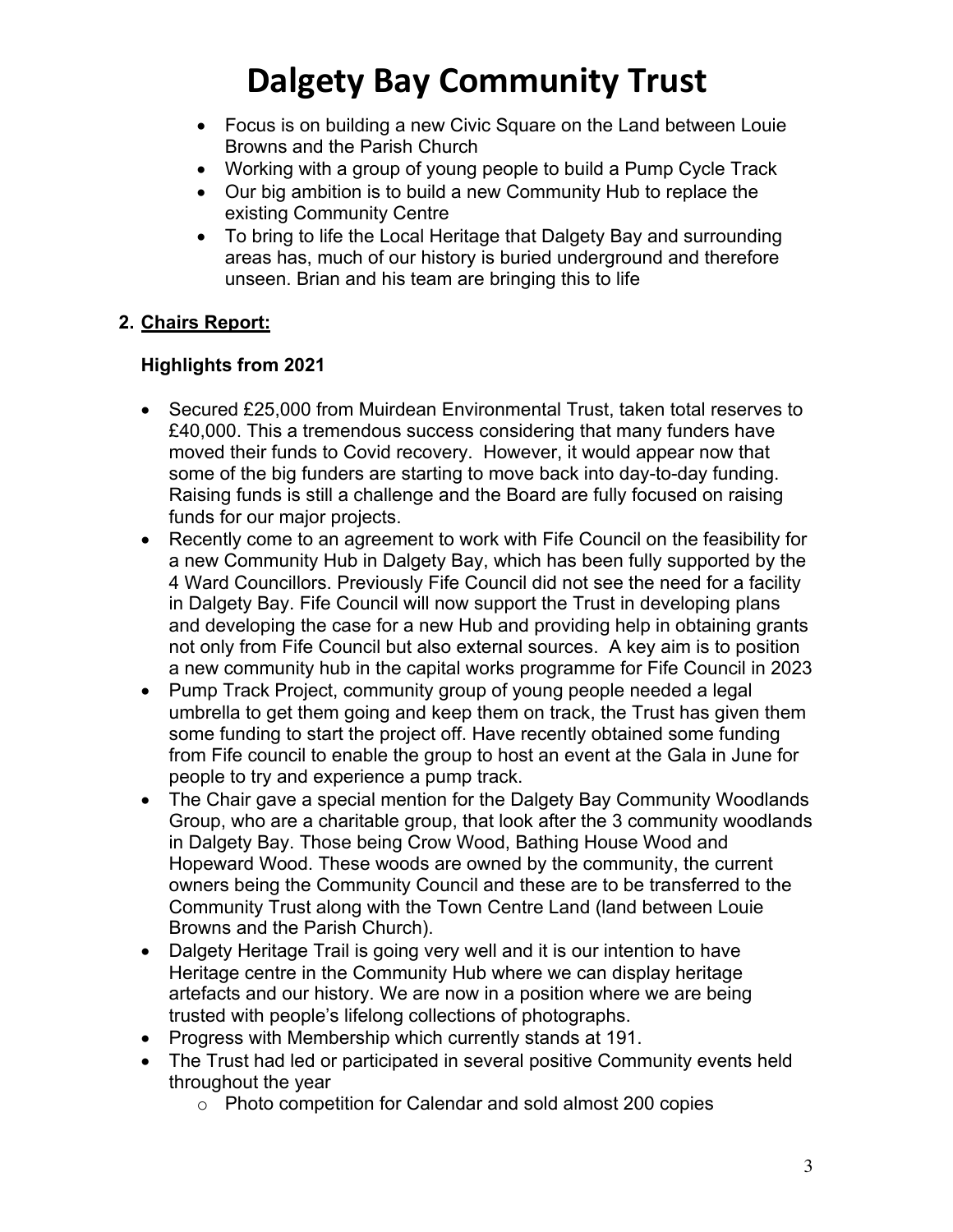- o Christmas Event in conjunction with other groups
- o International Day of Peace, where we got the 2 Primary Schools in Dalgety Bay to produce between them almost 1 thousand origami paper Cranes. Some of the Cranes are still displayed in the Parish Church, some were sent to the Peace Garden in Hiroshima, Warrington peace centre and some to the Scottish peace centre. Some great correspondence back from the centres
- o Bunny Hunt in Longhill Park for Easter and gave away 40 Easter Egg as prizes, with the help from local business.
- $\circ$  A monthly Farmers Market on 9<sup>th</sup> April, on the Church Car Park, and then on the 2<sup>nd</sup> Saturday of each month. This is a collaboration with Fife Farmers Markets. They currently operate markets in St Andrews and Cupar. Up to 35 stalls championing local Scottish produce, the trust will receive £10 per stall. Potential to raise for the Trust £350 per market which will be put back into our community projects and go towards meeting the day to day running costs of the Trust

### **Dalgety Heritage Trail:**

The Vice-Chair, Brian Johnston gave a short presentation on the Dalgety Heritage Trail. Brian noted great engagement mainly through Facebook, highlighting the most recent post has appeared on over 9,000 different screens. Brian acknowledged the work that his team have done to bring all the stories of life and the past to the fore. He thanked Jonathon, Mike, Jamie, Robin, Lisa, Roy, Joe, Mike and David.

Brian noted that we need to improve accessibility through the website and put more content onto the Trust Website, this is work in progress.

Brian went on to explain the aim to develop an information board led heritage trail around the old Dalgety Parish boundary using the 'What 3 words' location method, which he explained.

Brian noted that we have received archive donations of over 1000 photographs and there is a need to get all the photos that we have into a digital library, with that in mind meetings have been arranged with both St Andrews and Dundee Universities to seek advice on the best way forward on how to archive all this material so it is useful, interesting and accessible. More content is still required, photos, newspaper articles, Memorabilia, documents.

Brian concluded by reinforcing 2 main ambitions,

- accessible digital library in the Hub and,
- over the next 18 months creating an interpretation board led Dalgety Heritage trail around the old Dalgety Parish Boundary.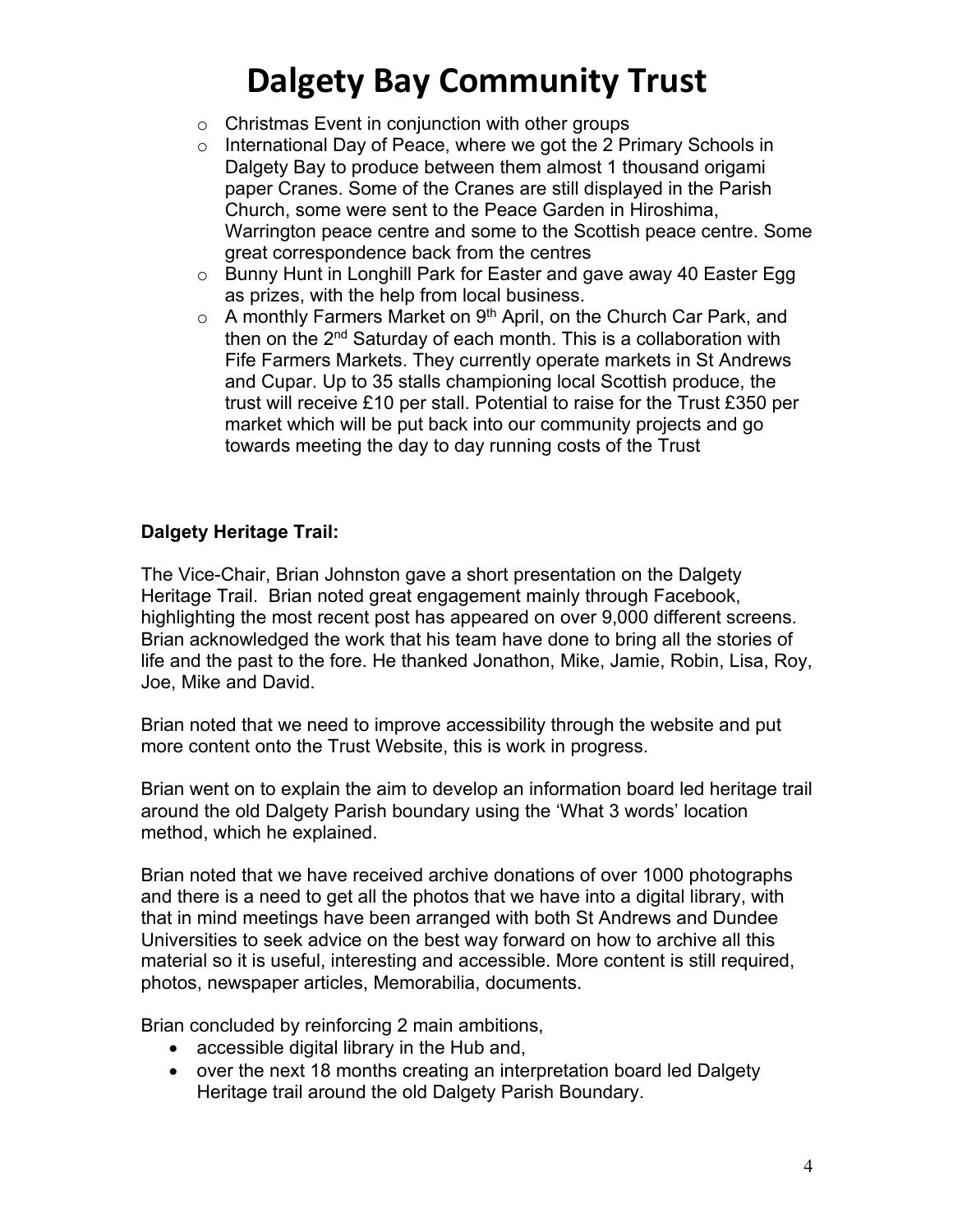The Chair thanked Brian for all his hard work and noted that the first Trust funded interpretation board would be launched soon at the Donibristle Chapel.

### **The Chair asked if there were any questions at this point – non forthcoming**

### **2022 Objectives:**

The Chair noted:

- We will continue to progress the Hub with Fife Council and the Ward Councillors. Fife council want to work with a local community group that they can trust and who represent and empower the local community. It was great that they want to work with the Trust
- We need to be flexible and adaptable in our approach and depending on progress made, it may be a better approach to combine the Civic Square with the Community Hub as they might be better done together, delivered as one package. Fife council have pointed out to us that they want to get the Community Hub into their next Capital works plan for 2023
- We want to finalise the Land Transfer to the Trust from the CC. Agreement has been reached, the CC have the Legal documents and these are currently being reviewed by the CCs legal team.
- We will Continue to champion local initiatives and continue to work with other local groups.
- We will Continue to work on the Pump Track this year, giving support to the group of young volunteers to bring this project to fruition. To assist in raising funds for this project.
- We will work closely with the community woodlands group; the Trust will soon be the owners of the woodlands once the transfer has taken place. The reason our 3 community woodlands look so good is down to the volunteers working so hard. We have a new agreement with the Woodlands group to come into operation once the transfer of the land has taken place.
- We will continue to grow the heritage trail
- We will continue to work hard to meet our day to day running costs through fundraising events.
- We will endeavour to increase our core funds from £40,000 to £80,000 and raise over £100,000 for the pump track. Good news is that the pump track has successfully got through to the 2<sup>nd</sup> round for funding from Sport Scotland. If we are successful with Sport Scotland then it is likely that Fife Council will step in with some funding.
- We are aiming to grow our membership by a further minimum of 50 members in 2022.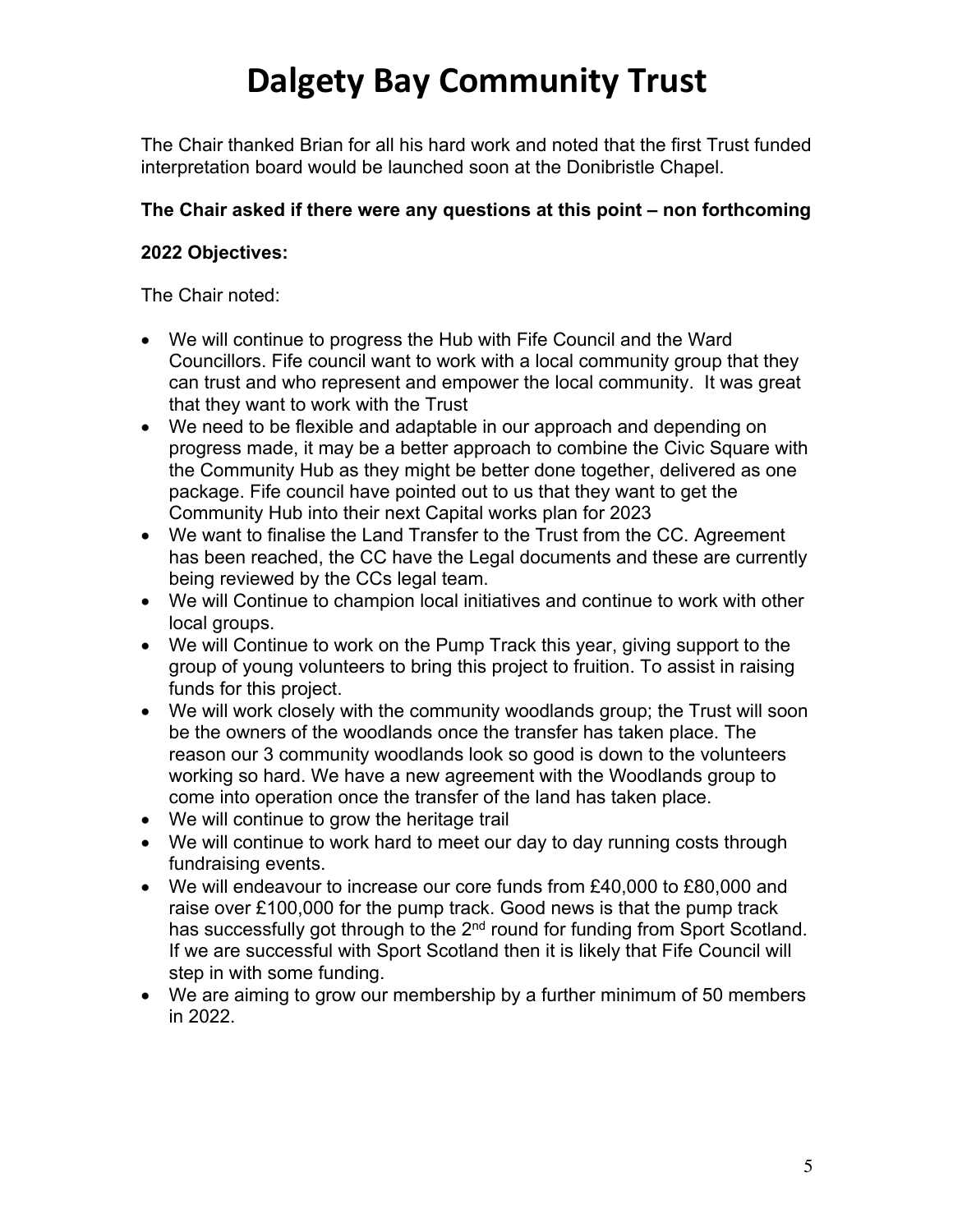### **3. Treasurers Report**

### **Financial review:**

The chair highlighted the following**:**

- We have raised £25,000 from Muirdean, this does not appear in the accounts as this was post financial year ending July 2021.
- Whilst the Muir Dean grant is a major success, funding for our major projects is still very challenging and is a key focus for the Board
- We have met our key objective of funding our day-to-day costs from fund raising.
- We raised £1,800 in 2021 and that was from the Xmas Fayre, Calendars
- The Trust's day-to-day running costs were only £600 in 2021 and includes items such as insurance costs, website and email system cost.
- In future once the community land has been transferred from the Community Council to the Trust, the day to day running cost is likely to increase to between £2000 and £3,000. This increase is due to additional insurance costs resulting from owning the town centre land and the woodlands as well as regular maintenance costs associated with land ownership. The aim of the Trust is still to meet our day to day running costs from fund raising.
- The Chair noted that we have strict financial controls in place
	- o All expenditure is signed off by the board
	- o Monthly accounts are prepared for the board to review
	- o A monthly bank reconciliation is prepared for the board
	- $\circ$  The annual accounts are prepared and signed by an independent firm of accountants, Robson Forth.

The Treasurer provided the following financial summary to year ended 31<sup>st</sup> July 2021 **Carried forward from 2020 E13.402** 

| Income 2021                                      |         |
|--------------------------------------------------|---------|
| Donation                                         | £50     |
| <b>Expenditure 2021</b>                          |         |
| Projects:                                        |         |
| <b>Community Events</b>                          | £146    |
| Pump Track project                               | £500    |
| <b>Administrative Costs:</b>                     |         |
| <i>Insurance</i>                                 | £224    |
| Website and related information technology costs | £217    |
| <b>General Administrative Expenses</b>           | £50     |
| <b>Total Expenditure</b>                         | £1,137  |
| <b>Balance at end of period July 2021</b>        | £12,315 |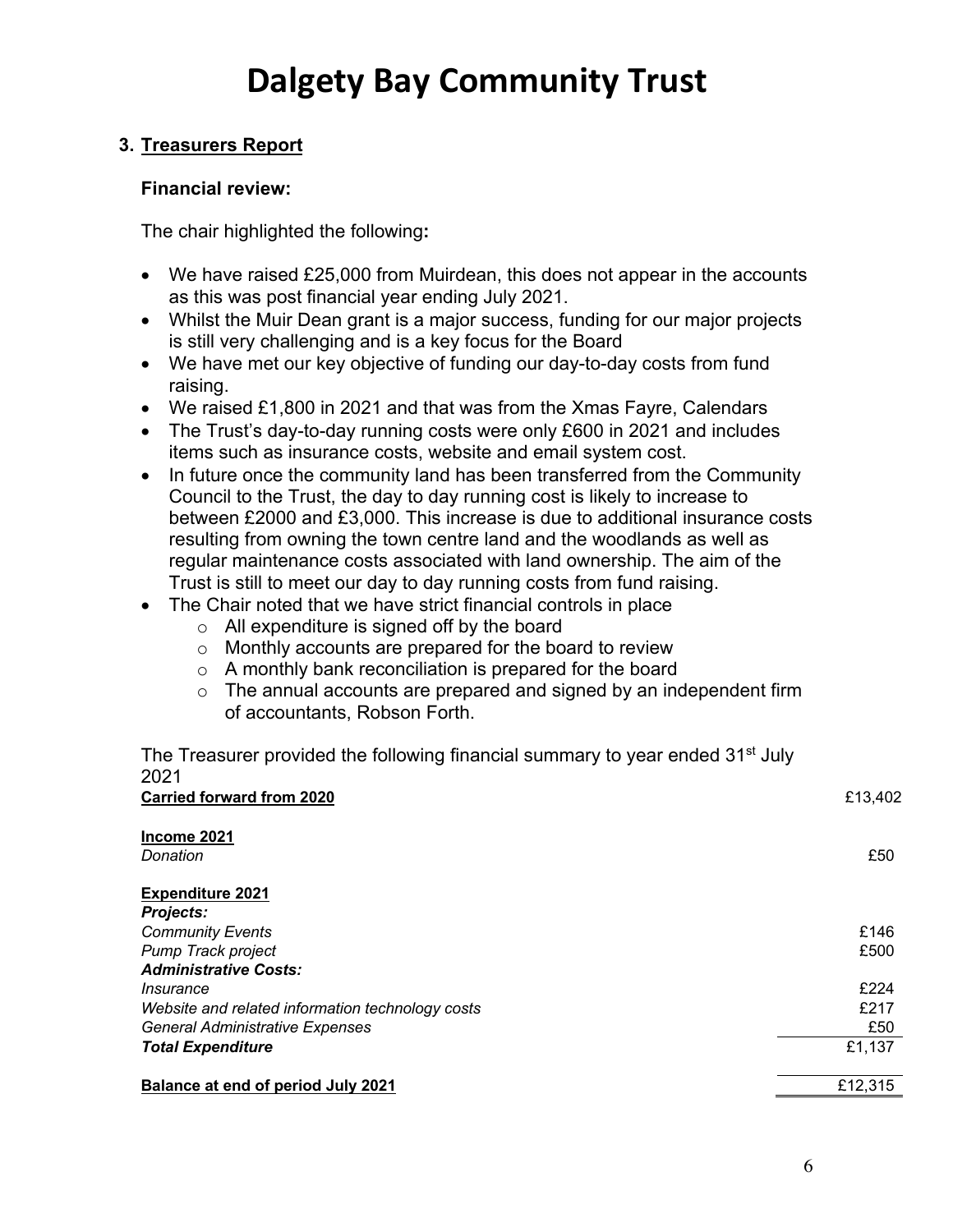The Chair noted that a Full set of accounts had been sent out with the AGM invites, so all have had a chance to look at the full set of accounts

The Chair proposed the First Motion to adopt the accounts for Dalgety Community Trust for the period ended 31 July 2021

### **24 votes counted all in favour of adopting the accounts, motion passed**

The Chair acknowledged and thanked a number of local companies and individuals without whose continuing support the work of the Trust would not be possible

The Chair asked for any Questions from members; Non forthcoming

The Chair proposed the Second Motion to adopt then 2021 Annual Report for DCT

### **23 votes in favour 1 member did not vote, motion passed**

#### 4. **Election of Directors**

The Chair reiterated the reasons behind the vote to re-elect three directors of the trust. A short biography of each of the directors' seeking re-election was read out to the meeting.

The Chair proposed the Third to re-appoint the said members to be directors of the Trust

**24 votes for Phil Evans – Motion passed 24 votes for Brian Johnston – Motion passed 24 votes for Louise Gunstensen – Motion passed**

**No votes against**

**All 3 members duly elected to the Board**

### **5. Questions from Members**

No further Questions asked

### **6. AOB**

The Chair noted that at the next Board Meeting the Board will be asked to discuss and appoint office bearers for the coming year. The office bearers are; Chair, Vice-Chair, Secretary and Treasurer. The Chair also noted that the Board will be asked to consider re-appointing Lesley Sinclair as co-opted director of the